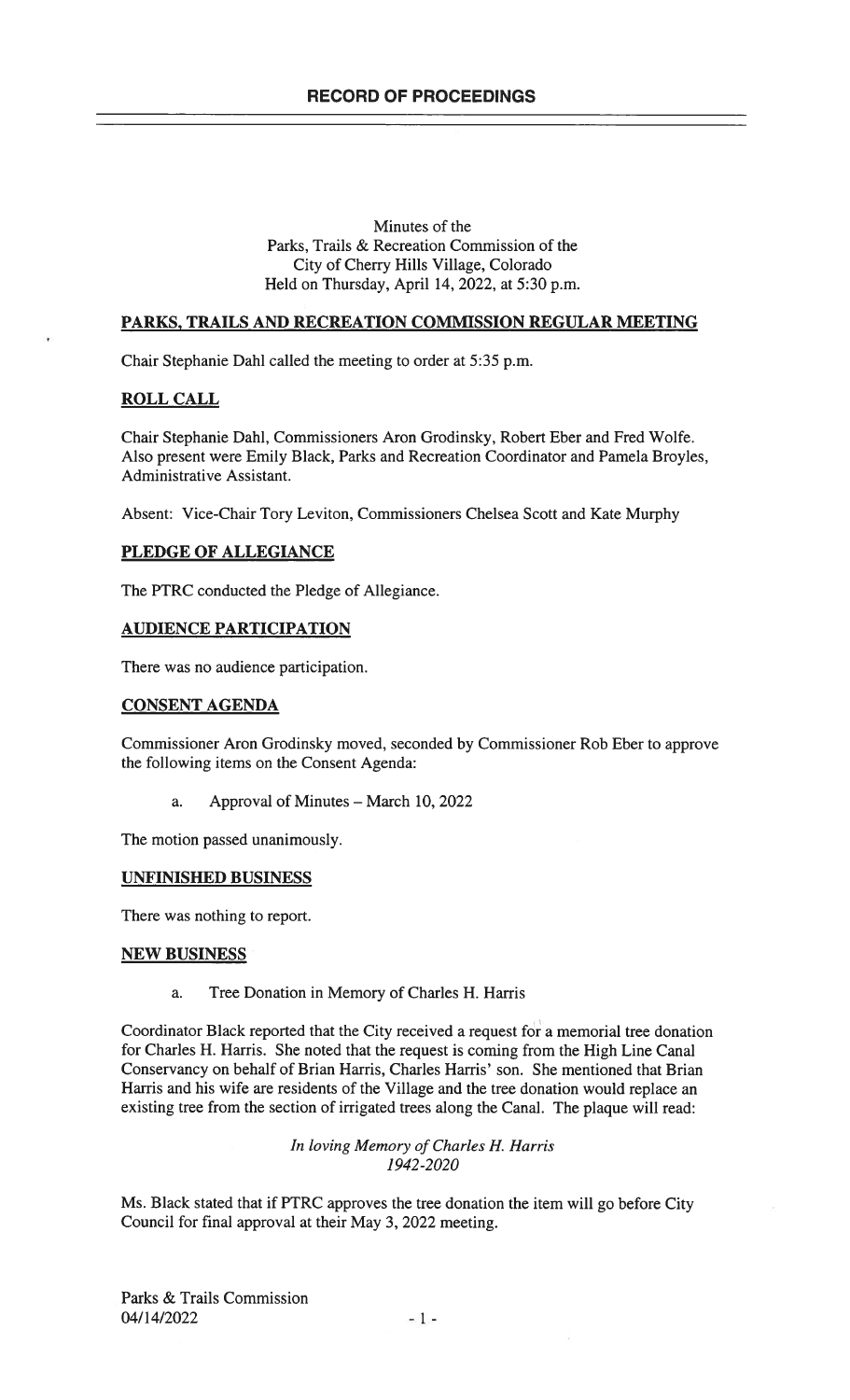Commissioner Eber asked if the donation policy states that only residents can apply for a tree or bench donation.

Ms. Black clarified that the policy states the person that the donation is for has to have some connection to the Village, but they do not have to be a resident.

Commissioner Aron Grodinsky moved, seconded by Commissioner Fred Wolfe to recommend City Council approval of the tree donation in memory of Charles H. Harris.

The motion passed unanimously.

#### REPORTS

a. Chair Report

There was nothing to report.

b. Commissioners

There was nothing to report.

c. Staff Report

Coordinator Black reported that the trees ordered from the 2022 Tree Planting Program were delivered today and would be delivered to homeowners tomorrow.

Ms. Black reviewed the 2022 Special Events and shared that the Outdoor Movie Night is scheduled for August  $20<sup>th</sup>$ . She announced that the Car Show will be turned over to the Cherry Hills Police Foundation.

Ms. Black noted that the City is considering adding a spring event next year such as an egg hunt for kids and/or a trail run. She said the Commission can have more discussion on types of events this fall when they consider their 2023 PTRC priorities.

i. Quincy Farm

Coordinator Black reported that the Cherry Hills Land Preserve is still working on their annual plan for Quincy Farm for 2023. She said the report is due by July 31, 2022 and will go before City Council in August for discussion.

Ms. Black shared that the Land Preserve is gearing up for several events at the Farm in 2022. She said events will be posted in the Village Crier and on the website.

ii. High Line Canal Stormwater Study

Coordinator Black reported that Icon Engineering is working on the modeling for the High Line Canal Stormwater Study that will be presented to PTRC in June or July. She said the report will include more detail on what it will look like to put stormwater in the High Line Canal and where the City can add stormwater improvements to include possible recreation enhancements.

iii. John Meade Park Permanent Sculpture

Ms. Black reported that the next Art Commission meeting is scheduled for April 25<sup>th</sup> and PTRC is invited to the meeting to discuss ideas for a permanent sculpture in John Meade Park. Ms. Black noted that a sculpture will not be picked at this meeting as it is an opportunity to brainstorm on what mediums the Commission is leaning towards Parks & Trails Commission  $04/14/2022$  -2